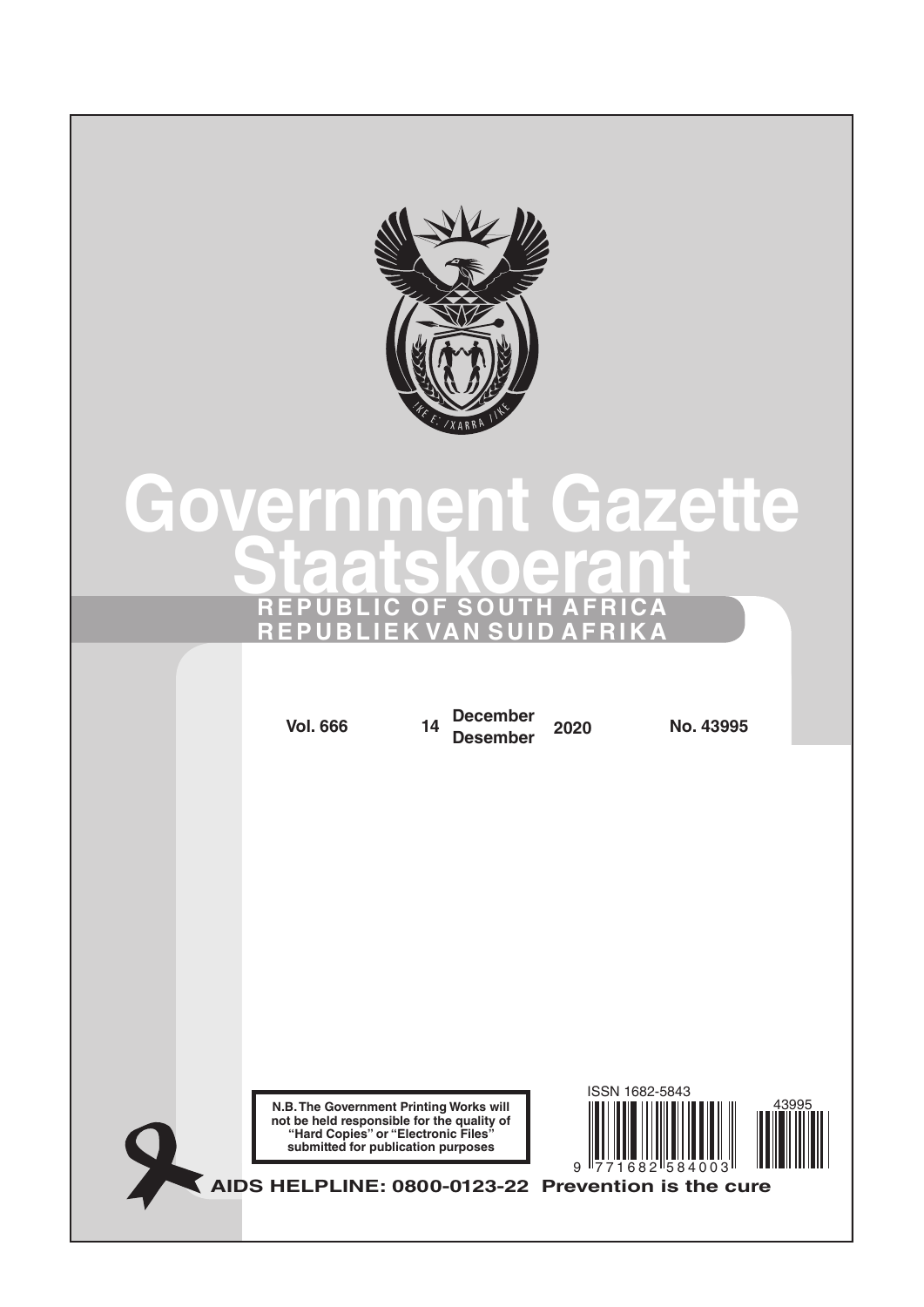### **IMPORTANT NOTICE:**

**The GovernmenT PrinTinG Works Will noT be held resPonsible for any errors ThaT miGhT occur due To The submission of incomPleTe / incorrecT / illeGible coPy.**

**no fuTure queries Will be handled in connecTion WiTh The above.**

#### **Contents**

Government Notices • Goewermentskennisgewings **Transport, Department of/ Vervoer, Departement van** 1344 Disaster Management Act (57/2002): Amendment of directions issued in terms of regulation 4(7) of the regula-<br>1344 Disaster Management Act (57/2002): Amendment of directions issued in terms of regulation 4(7) of the Pu *Page Gazette No. No. No.*

| 1044 | Disaster Management Act (57/2002). Amendment or directions issued in terms or regulation 4(7) or the regula-   |  |  |
|------|----------------------------------------------------------------------------------------------------------------|--|--|
|      | tions made under section 27(2) of the Act: Measures to prevent and combat the spread of COVID-19 in the Public |  |  |

| ransn |  |
|-------|--|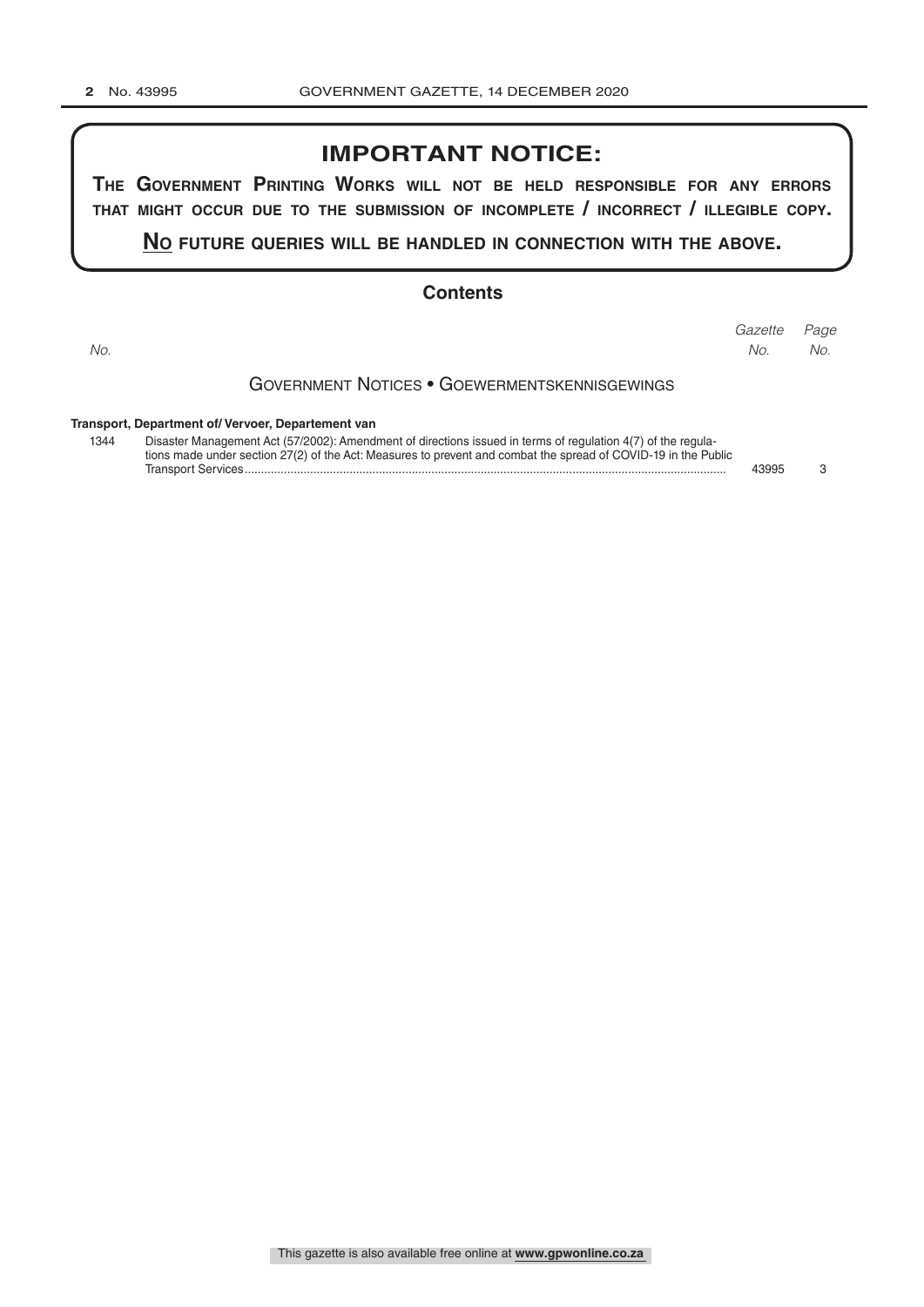## GOVERNMENT NOTICES • GOEWERMENTSKENNISGEWINGS

**DEPARTMENT OF TRANSPORT**

**NO. 1344 14 DECEMBER 2020**

 $\mathbb{R}_3$ 

#### DISASTER MANAGEMENT ACT, 2002 (ACT NO.57 OF 2002)

AMENDMENT OF DIRECTIONS ISSUED IN TERMS OF REGULATION 4(7) OF THE REGULATIONS MADE UNDER SECTION 27(2) OF MANAGEMENT ACT, 2002 (ACT NO. 57 OF 2002): MEASURES TO PREVENT AND COMBAT THE SPREAD OF COVID -19 IN THE PUBLIC TRANSPORT SERVICES

I, Fikile Mbalula, MP, Minister of Transport ,hereby in terms of regulations 4(7) made under section 27(2) of the Disaster Management Act, 2002 (Act No. 57 of 2002), amends Government Notice No. 801 published in Government Gazette No. 43538 of 22 July 2020 amended under Government Notice No. 925 published in Government Gazette No. 43652 of 25 August 2020 and under Government Notice No. 953 published in Government Gazette No 43679 of 03 September 2020 by the substitution of direction 8(1)(b) as set out in the Schedule .

A. MBALULA, MP MINISTER OF TRANSPORT<br>DATE: 20101010 DATE:  $29/101$  notic  $\mathbf{i}$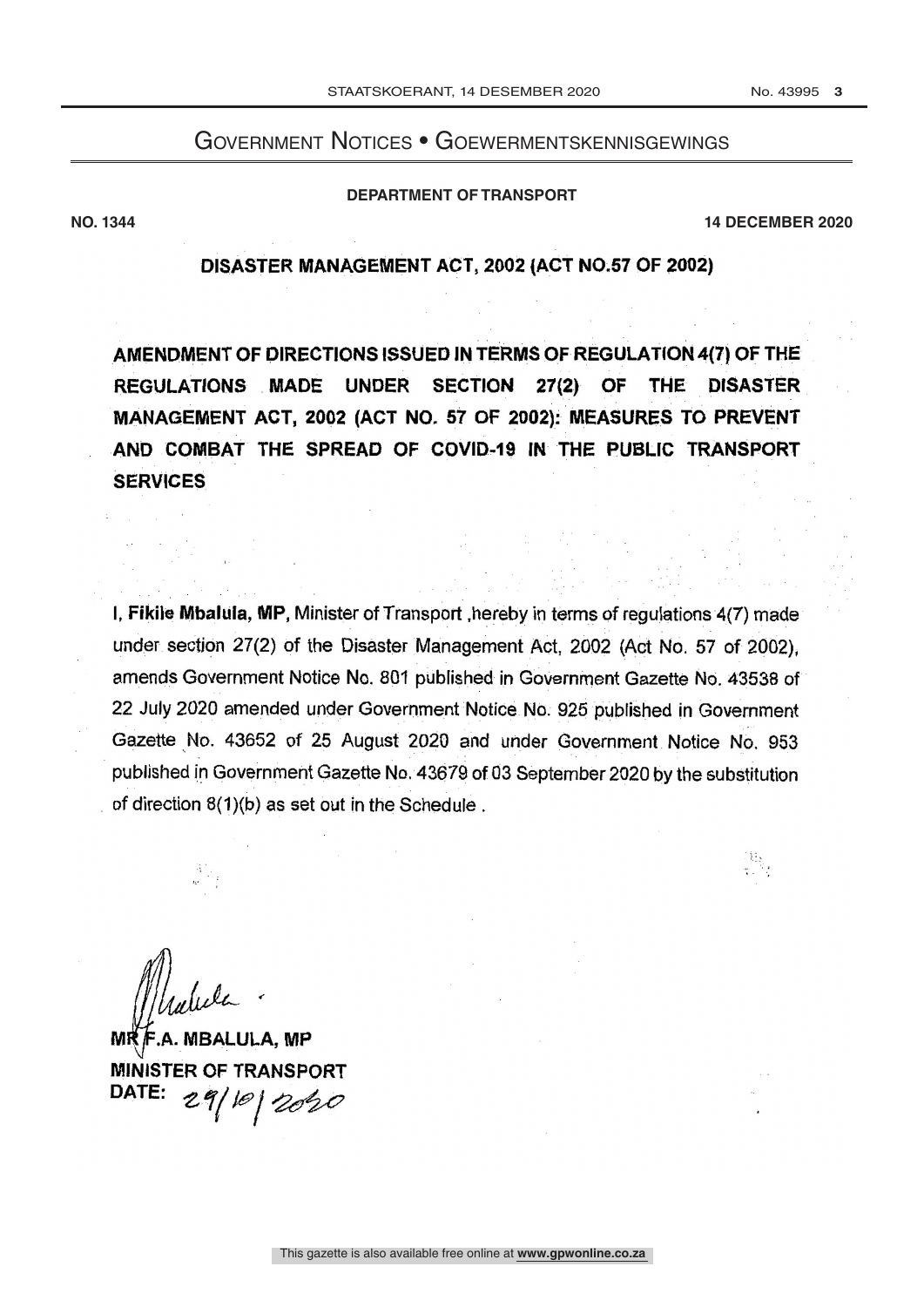#### **Schedule**

#### **Definitions**

1. In these directions, the "Directions" means the Directions on measures to address, prevent and combat the spread of COVID -19 in the Public Transport Services, published under Government Notice No. 801, in Government Gazette No. 43538 of 22 July 2020 and amended under Government Notice No. 925 published in Government Gazette No. 43652 of 25 August 2020 and under Government Notice No. 953 published in Government Gazette No. 43679 of 03 September 2020.

#### Amendment of direction 8 of the Directions

2. Direction  $8(1)(b)$  of the Directions is hereby substituted for the following direction:

> (b) All the operating licenses and accreditation certificates for tourist and charter transport services that expire during the period that commenced from 26 March 2020 up to and including 28 February 2021 are deemed to be valid and their validity period is extended for a further grace period ending on 31 August 2021.

#### Commencement

3. This amendment shall come into effect on the date of publication in the Government Gazette.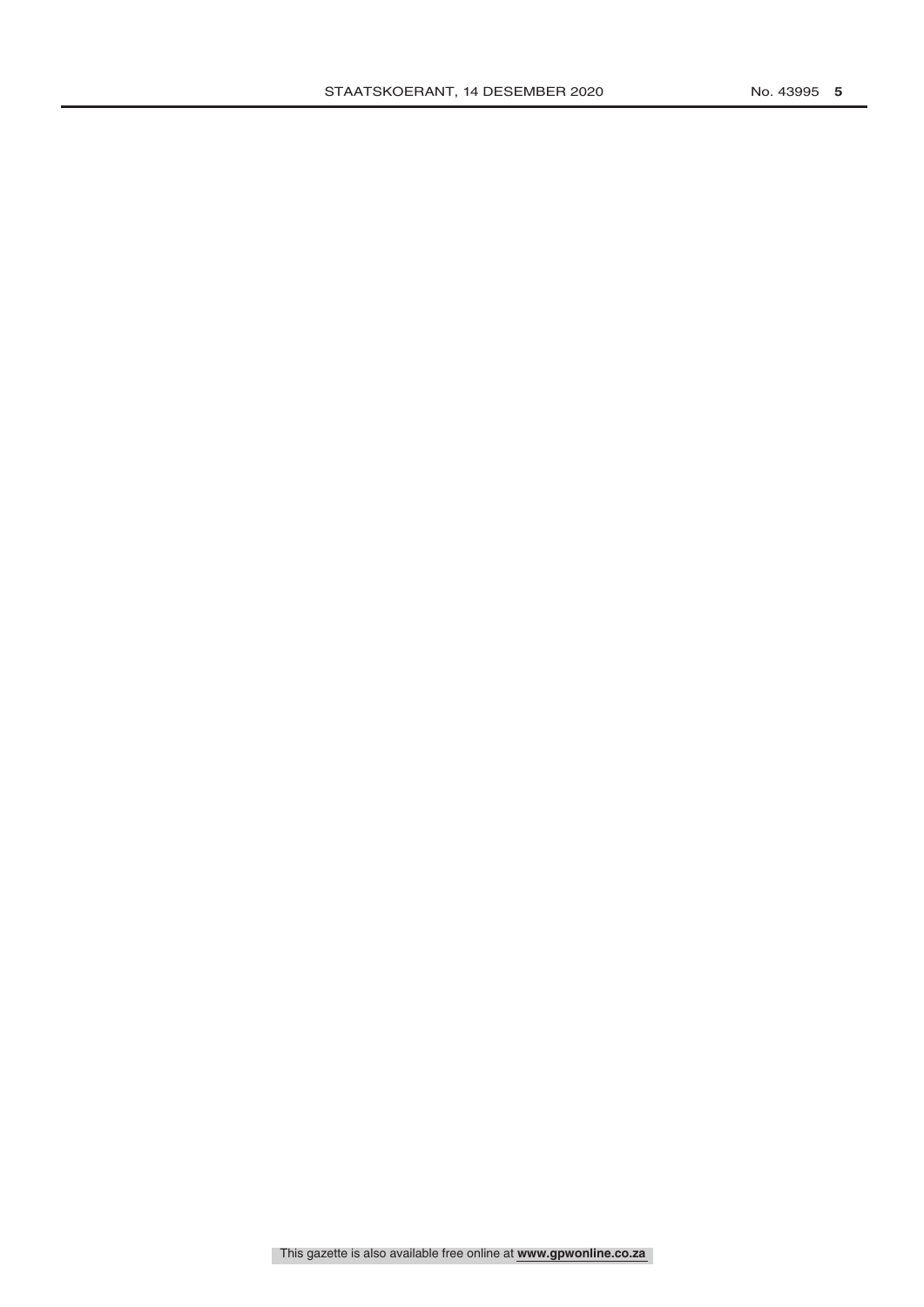This gazette is also available free online at **www.gpwonline.co.za**